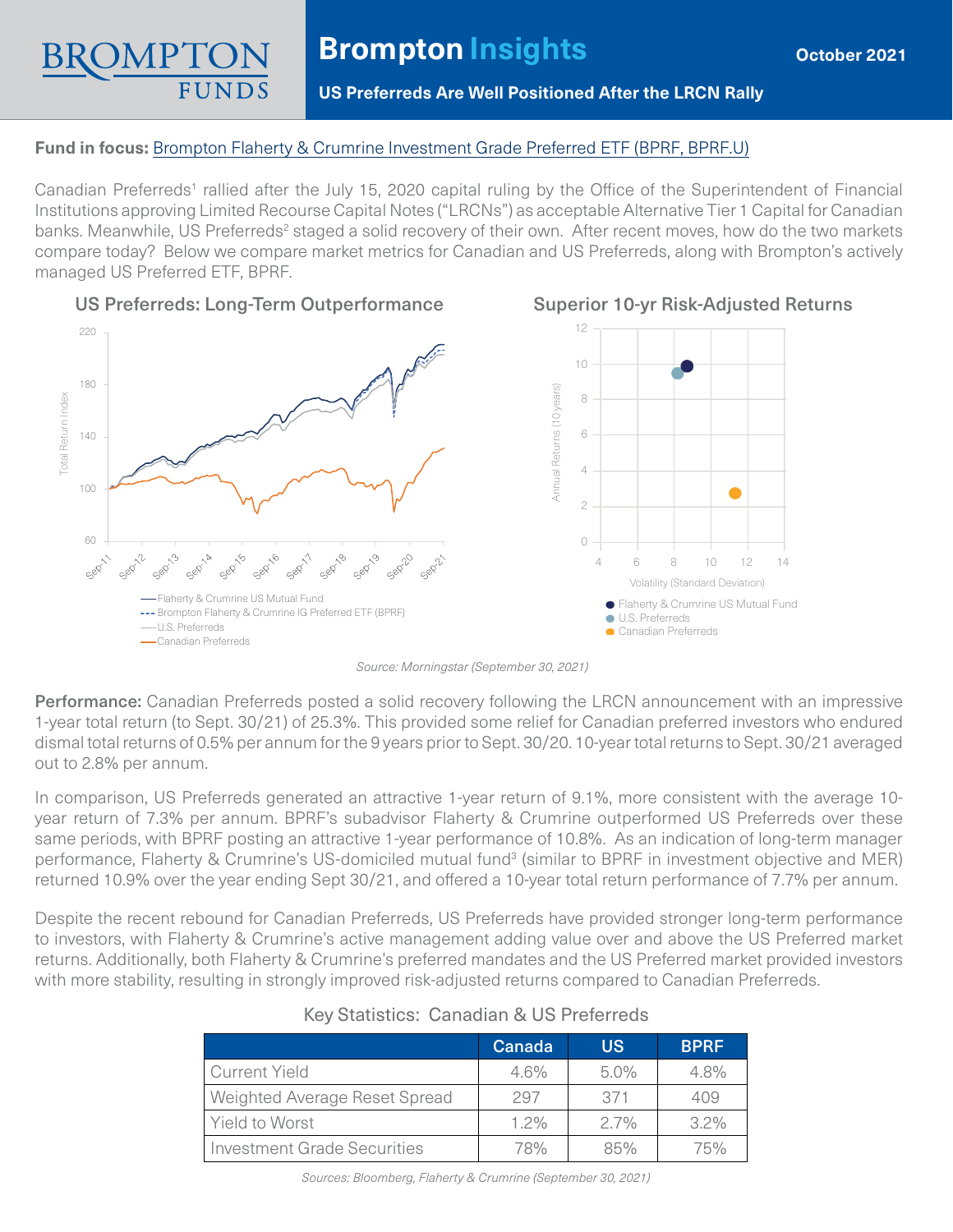Current yield represents the annualized cash distributions available to investors and is expressed as a percent of market price. Current yields have compressed significantly for both Canadian Preferreds and US Preferreds due to recent higher trading prices. Canadian Preferreds now offer a 4.6% current yield to investors, lower than US Preferreds' 5.0% and BPRF is slightly higher at 4.8%. For preferred shares with adjustable-rate coupons (rate-reset, fixed-floating or floating coupons), the "reset spread" gives an indicator of future yields. Adjustable rate Canadian Preferreds have an average reset spread of 297 bps, compared to the robust levels seen in the US, with 371 bps average reset spreads for adjustable-rate US Preferreds and 409 bps for adjustable-rate preferreds in BPRF's portfolio.

Yield to Worst ("YTW") assumes that preferred share issuers will act in their own financial best interest by taking the lowest-cost funding route. This could mean calling a preferred share for redemption and refinancing in the case where the issue is trading above call price (ie. at a premium to par). This route may result in a capital loss for investors who have preferred shares called away for less than market price. Alternatively, it may be less costly for issuers to leave preferred shares outstanding and pay the current yield. It's not uncommon for certain preferred shares with a high current yield to have a low or negative YTW, and there is no guarantee a low or negative YTW for a preferred issue will be realized. While there is some YTW dispersion across portfolios and markets, this metric is a better measure of preferred share portfolio value than simply looking at current yield. Canadian Preferreds offer on average a rather low effective YTW of 1.2%, while broad US Preferreds offer a more robust 2.7%. Through active portfolio management, BPRF's portfolio has the added benefit of a high YTW of 3.2%.

Liquidity refers to how easily a given preferred share can be traded in volume, without the trade driving the market price higher or lower. We carried out an [extensive study on Canadian and US preferred market liquidity](https://www.bromptongroup.com/wp-content/uploads/2019/09/Brompton-Insights-September-Pref-Liquidity-1.pdf) in a past Brompton Insights note, suggesting that US Preferreds may be over 10 times more liquid than Canadian Preferreds. Since the time of that publication on September 10, 2019, Canadian preferred share issuance has been minimal and redemption activity has been high due to LRCN refinancing, resulting in a shrinking Canadian preferred market with lower liquidity. In contrast, new issuance in the U.S. has been robust, supporting even higher relative liquidity for US Preferreds. Since the introduction of LRCNs, the US has seen an issuance of C\$162.5B versus a meagre C\$1.5B in Canada.

Credit quality is strong in Canada and the US. Canadian Preferreds are 78% Investment Grade, while the US market has a larger portion of high-quality preferred shares to select from at 85% Investment Grade. BPRF maintains a portfolio minimum of 75% Investment Grade securities.

## Brompton's Approach

Following the recent price recovery in Canadian Preferreds, a re-examination of Canadian preferred share holdings is in order, with an eye to re-allocating some income investments to the US market. US Preferreds are liquid, have high credit quality on average, and offer yields that are higher than Canadian Preferreds and more than double the yields on US Investment Grade bonds. [Brompton Flaherty & Crumrine Investment Grade Preferred ETF \(TSX - BPRF,](https://www.bromptongroup.com/product/brompton-flaherty-crumrine-investment-grade-preferred-etf/)  [BPRF.U\)](https://www.bromptongroup.com/product/brompton-flaherty-crumrine-investment-grade-preferred-etf/) offers a way to invest in the US Preferred share market with the benefit of active management by the longesttenured US preferred share specialist, Flaherty & Crumrine Incorporated.

|                                                                   | <b>Annual Compound Returns4</b> |                          |        |         |
|-------------------------------------------------------------------|---------------------------------|--------------------------|--------|---------|
|                                                                   | $1-YR$                          | $3-YR$                   | $5-YR$ | $10-YR$ |
| Brompton Flaherty & Crumrine Investment Grade Preferred ETF       | $9.0\%$                         | $7.4\%$                  |        |         |
| Brompton Flaherty & Crumrine Investment Grade Preferred ETF (USD) | 9.7%                            | $\overline{\phantom{a}}$ |        |         |
| Flaherty & Crumrine US Mutual Fund                                | $9.4\%$                         | $8.1\%$                  | 6.1%   | 7.7%    |
| U.S. Preferred Securities                                         | $9.1\%$                         | 7.9%                     | 6.3%   | 7.3%    |
| iShares S&P/TSX Canadian Preferred Share Index ETF                | $24.4\%$                        | 4.9%                     | 6.6%   | 2.8%    |